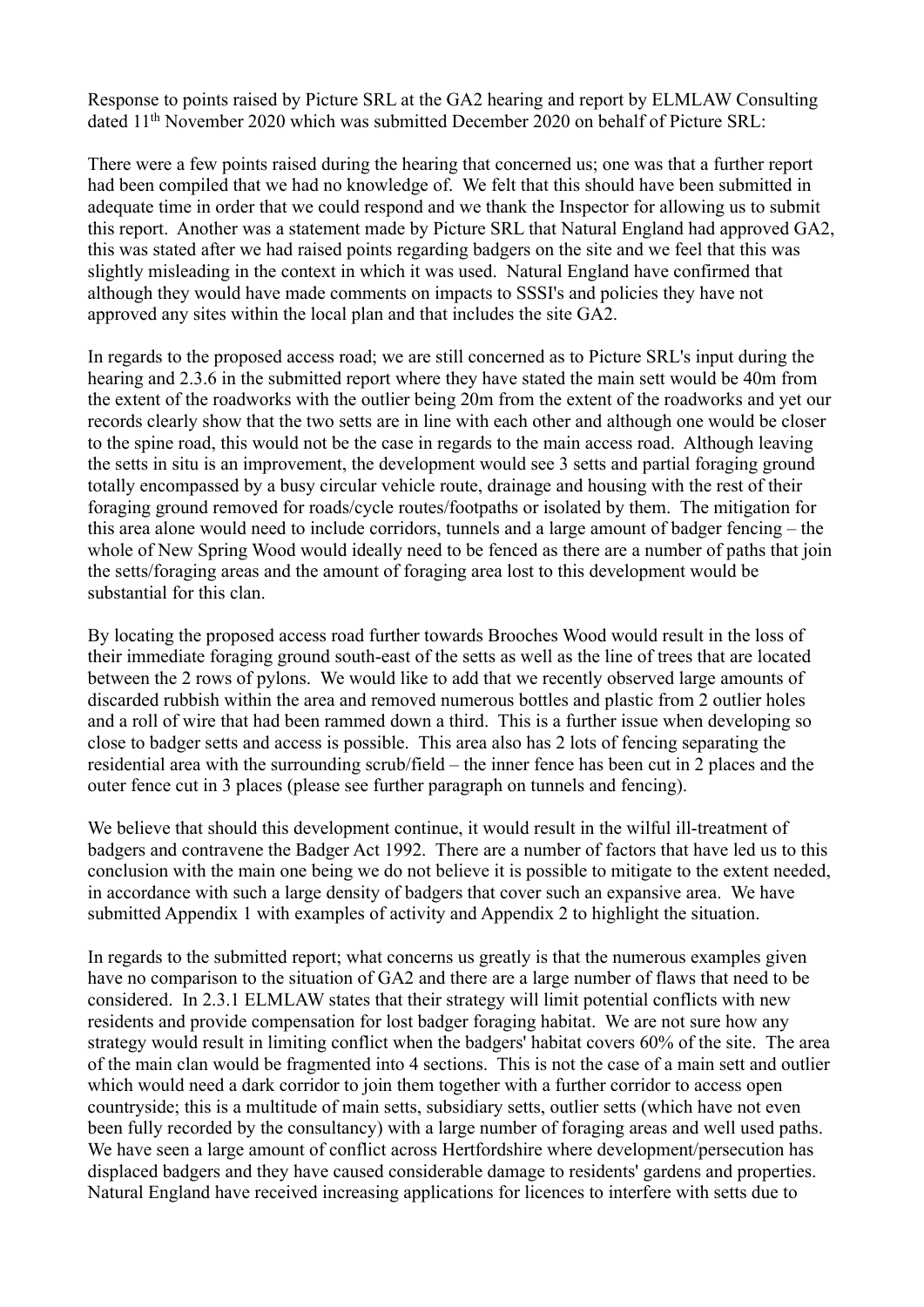conflict. Climate change is resulting in months of severely dry weather and we have seen numerous issues in the eastern part of Great Ashby, where badgers broke under fencing to access well watered lawns. Unfortunately this can also result in people taking matters into their own hands to rectify the problem and we have seen examples of this on social media.

Richard Meyer, author of The Fate of The Badger advised there will be ingression into gardens whatever precautions are taken, further alienating residents and promoting further anti-badger sentiment which can lead to direct persecution such as noxious substances introduced to setts. He added that disturbance does not relate only to physical manifestations such as their setts, but also to behaviour. Irrespective of precautions taken such as subdued lighting and dark corridors, all physical impedimenta will deteriorate over time as attention wanes and vandalism, fly tipping and other common human activities become more common.

We are aware that Picture SRL is looking to ensure the most up-to-date data is gathered at the appropriate time so that they can ensure their mitigation strategy addresses legal and ecological requirements, but surely with the multitude of the situation the appropriate time should have been before the Local Authority agrees to the area being suitable. As stated by Dr Jenny Jones in recent communication; mitigation strategies of dark corridors, fencing with tunnels under roads and improved foraging areas makes it sound very easy to accommodate badgers into development - but in reality when dealing with such a dense population of badgers; with the increased disturbance during the construction works, increased disturbance from new residents and extent of badger fencing that would be required, this would result in serious issues for the badgers and residents.

In 2.3.2 Stephen Harris has been cited as acknowledging that urban badgers happily persist in towns and cities and that they can comprise of relic rural populations as result of new development but Stephen's main study was in regards to the city of Bristol and urban and rural badgers are very different in regards to their behaviour and ecology and the situation also depends a lot on the location and area surrounding it. The badger clans in GA2 are rural – even those that reside in a sett 30ft from housing do not access the gardens, instead they use arable land in between Brooches Wood and Nine Acre Wood and the second clan use New Spring Wood and the arable land to the west; this would then be a completely different scenario if this development was to go ahead.

We are aware of urban setts that have done exceedingly well over the years but these clans are often able to access large expanses of open land – hillside, or scrubland and allotments in which not all is accessible by local people and have a lack of roads. We are also aware of a large number of setts that are now obsolete due to the loss of foraging ground and the badgers being killed on the roads or being persecuted, such as a large sett in Stevenage and another that was on the edge of Great Ashby.

ELMLAW have advised that where potential conflicts would occur fencing would be used, but in most proposed developments, there may possibly be only 1 or 2 setts not a dozen or more with a large number of well used badger paths. They have cited 2 examples where badger corridors have been used by other local authorities. The sett at Kings Langley is still in use and a badger corridor exists into the residential area, but behind the sett is a large field and woodland so the badgers have plenty of foraging and open space. Unfortunately the setts on the former Old Merchant Taylor School site are obsolete and there is no evidence of badgers whatsoever. This could be the result from the construction and/or post development or rta's/possible persecution. This shows that just because mitigation is implemented; the result can vary substantially.

Tunnels and fencing: Our main concern regarding GA2 is the main clan which covers a vast area. It would need a monumental amount of mitigation; corridors, tunnels, fencing, foraging areas and we do not believe this is achievable.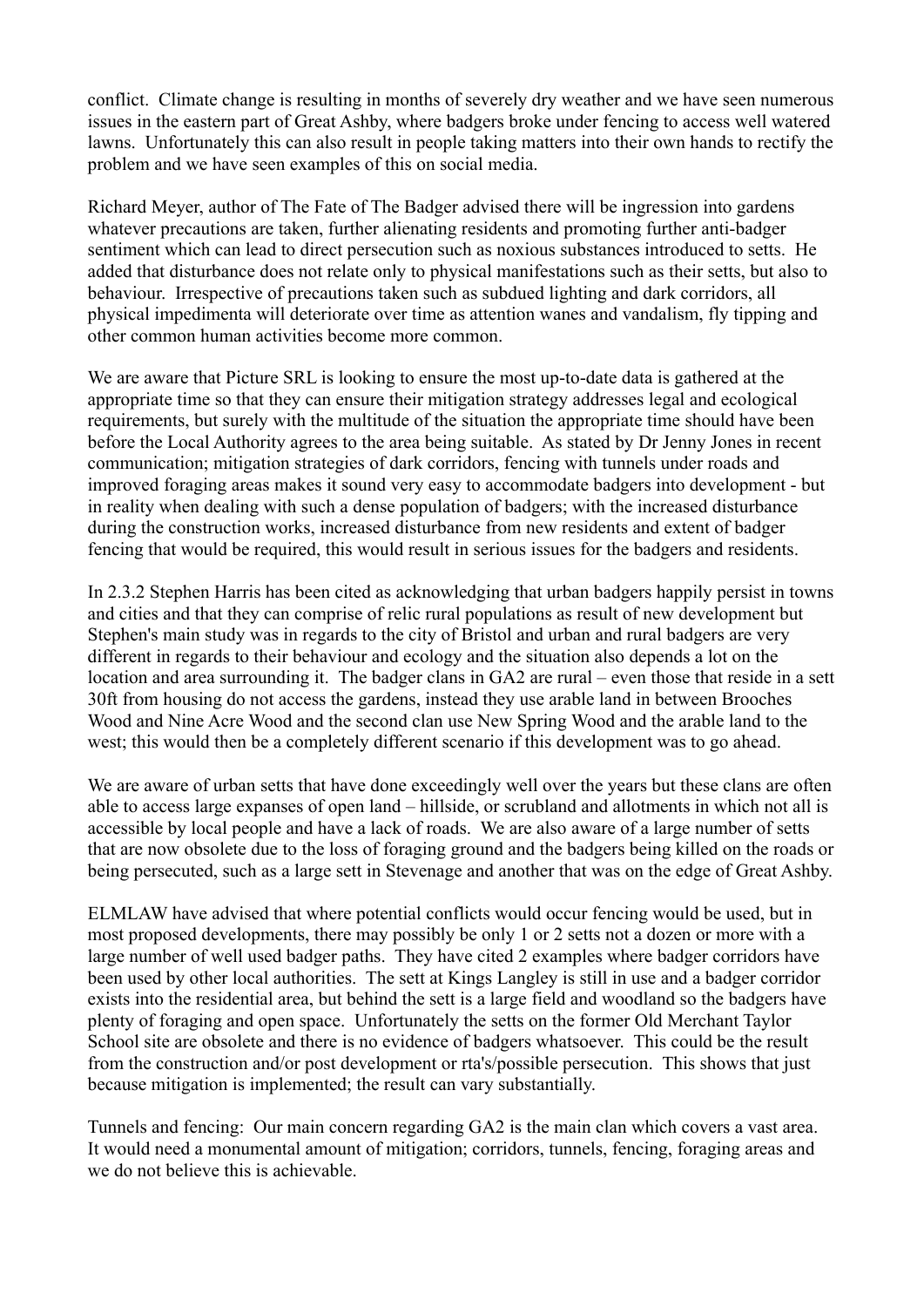In 2.3.3, ELMLAW has cited examples of badger tunnel studies that have been carried out in the UK and Portugal. (Grilo, Bissonette and Santos-Reis 2008) demonstrated the effectiveness of badger tunnels (culverts and underpasses) but this study was carried out on 252km of highway which simply does not equate to the situation in GA2. It also stated that the frequency of use varied due to a number of features 'including human disturbance' – they then went on to state that a 'low disturbance by humans' was one of the key features into the tunnels being regularly used. ELMLAW also highlighted the study by (Eldridge and Wynn 2011) who had reported the successful use of badger tunnels by the Highways Agency on nine new road and bypass schemes, but these schemes were carried out on dual carriageways and motorways; again this simply does not equate to the situation in GA2. Their final example was the use of badger tunnels with appropriate fencing on the proposed realignment of the A602; yet again this has no significance on the situation of the proposed site as it is a major A road where there are no houses or residents in the vicinity or any pedestrian crossings.

For a clan of this scale with the amount of setts and paths would need a considerable amount of tunnels under the roadways and this would mean a considerable amount of badger fencing. When a badger tunnel is implemented, the whole length of roadway has to be fenced and where as this may be possible on motorway, dual carriageway or a development site where there is one or two setts and a badger tunnel is implemented under a roadway with traffic calming measures and fencing so that a wildlife corridor can access the countryside; this simply would not be possible in the situation of GA2 for the following reasons:

- People cross roads within estates at various locations and not just a specified crossing specified crossings would also need to be fenced
- We have already seen fencing around Great Ashby intentionally cut as residents like to take short cuts and this would be no different with large amounts of badger fencing in an estate
- Every time badger fencing is damaged, cut or removed more badgers are killed on the road and this takes time to be replaced
- Replacing stolen or damaged badger fencing is expensive and would need to be the responsibility of the local authority/highways
- Studies have proven that human disturbance can effect the success of tunnels
- Tunnels need to be monitored and using them within a housing estate could result in them becoming blocked with discarded rubbish – they would need to be cleared and vegetation maintained, becoming a further responsibility for the local authority

We are not aware of any other development within Hertfordshire or Bedfordshire that have incorporated numerous tunnels within a new development with badger fencing lining all of the roads.

Paragraph 2.3.5 states that some arable land would be lost around the woodlands. We feel this is an understatement; a large amount of foraging area would be lost due to the development. Although woodland foraging would still be available; as stated in Badgers by (Michael Clark 2017) 'a badger has a daily need of around 200 earthworms', although woodlands are valuable they only have 3 or 4 worms per square metre where as arable land has approximately 9 worms. Losing large amounts of foraging will increase human/badger conflict even further although Picture SRL have stated new areas of grassland would mitigate this loss; unfortunately this would also result in further issues during long periods of dry weather. The sett we referred to previously in this report confirmed that the badgers had not entered residents' gardens over the last few years – they use the strip of woodland in front of the sett and the field beyond for their foraging. Another sett is located in a strip of woodland between numerous gardens and grassland – during the very dry weather over the last 2 years, the badgers have forced their way into residents' gardens causing considerable damage to lawns and has increased the conflict.